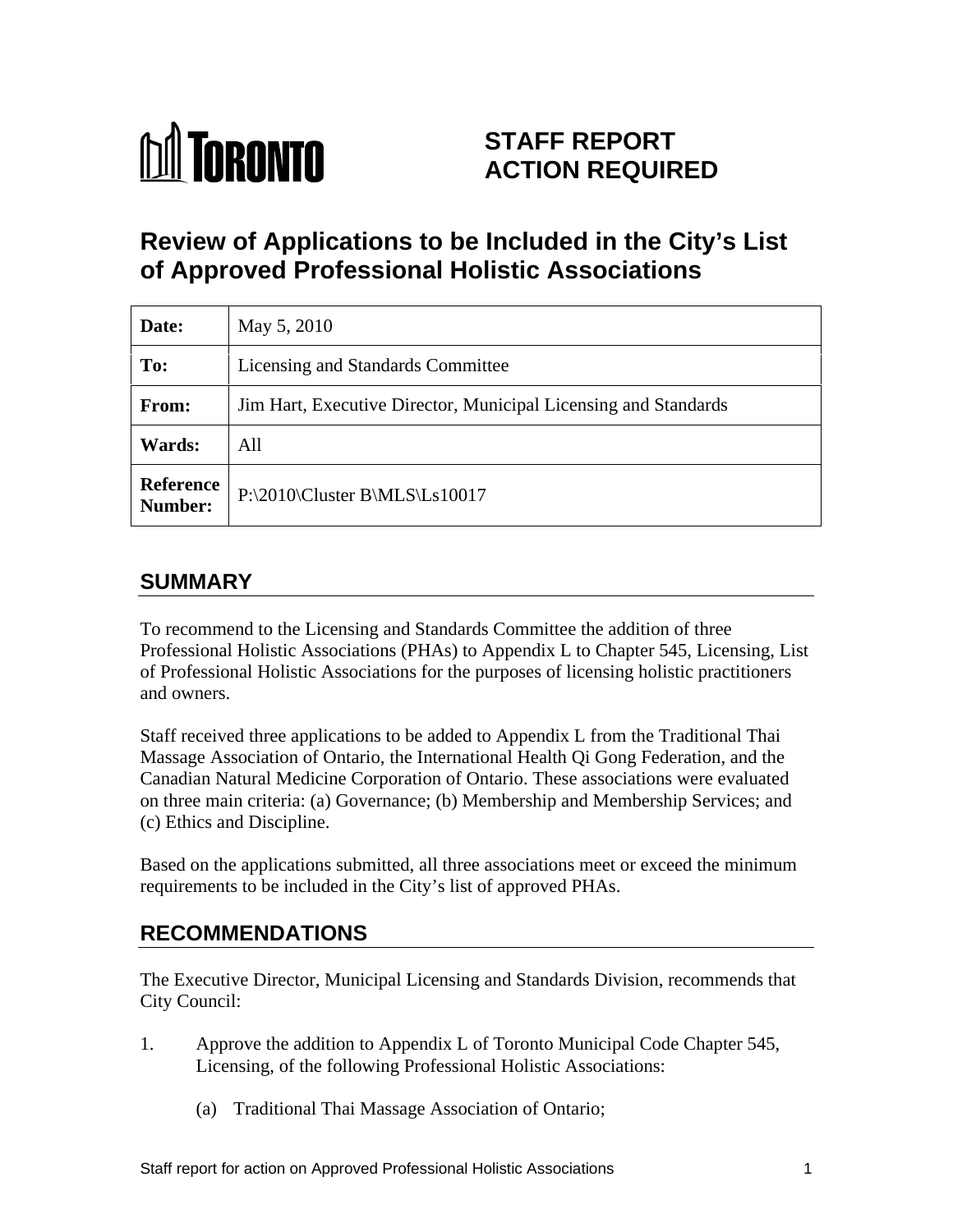- (b) International Health Qi Gong Federation; and
- (c) Canadian Natural Medicine Corporation of Ontario.
- 2. Direct the City Solicitor to prepare the necessary bill to give effect to the recommendations in this report, effective immediately; and
- 3. Authorise and direct all other appropriate City officials to take the necessary actions to give effect thereto.

Public notice has been given in a manner prescribed in the Toronto Municipal Code Chapter 162, Notice, Public.

#### **Implementation Points**

The list of PHAs found in Appendix L of City of Toronto Municipal Code Chapter 545, Licensing, is to be amended by the addition of the Traditional Thai Massage Association of Ontario, the International Health Qi Gong Federation, and the Canadian Natural Medicine Corporation of Ontario as approved PHAs.

#### **Financial Impact**

The recommendations will have no financial impact beyond what has already been approved in the current year's budget.

#### **DECISION HISTORY**

On December 7, 2005, City Council adopted the Planning and Transportation Committee Report 10, Clause 9, entitled "Qualified Professional Holistic Associations Whose Members may be Licensed as City of Toronto Holistic Practitioners and Owners." As a result, applicants for a holistic practitioner's licence must be a member in good standing of at least one of the PHAs recognised by the City of Toronto. Existing holistic practitioners whose licences expired after March 7, 2006, are required to be a member of a PHA recognised by the City of Toronto.

Since this time, both existing and new associations have applied to be added to the City's list pf approved Professional Holistic Associations. The last report before the Licensing and Standards Committee to add associations was seven months ago at its meeting of September 21, 2009.

### **ISSUE BACKGROUND**

As at April 26, 2010, three applications for approval as a City of Toronto recognised PHA were received from the Traditional Thai Massage Association of Ontario, the International Health Qi Gong Federation, and the Canadian Natural Medicine Corporation of Ontario. The applications have been reviewed by staff and are being recommended for approval and inclusion as PHAs in Appendix L to the City of Toronto Municipal Code, Chapter 545, Licensing.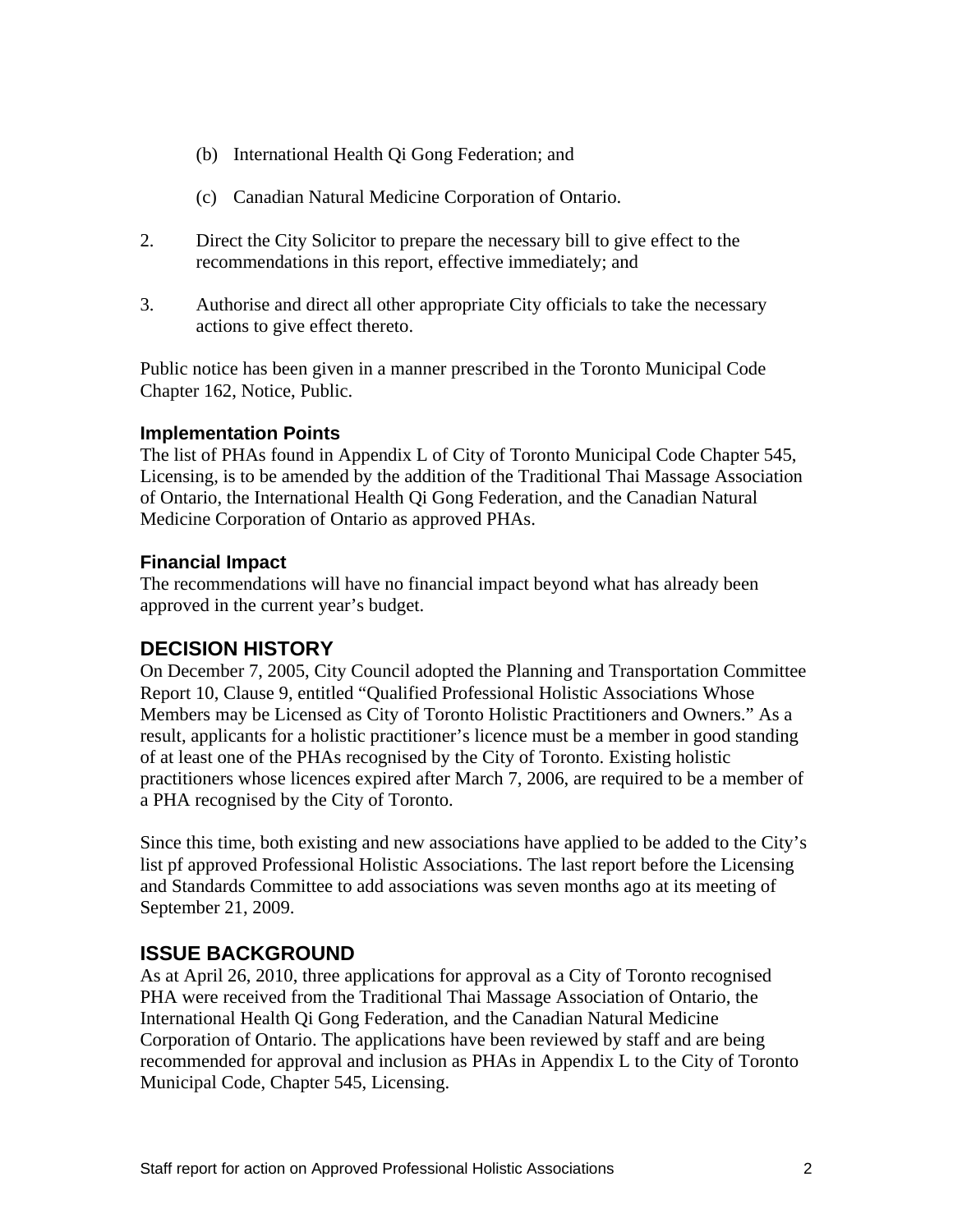## **COMMENTS**

The applications received were evaluated using an assessment template, which evaluates a PHA's submission in the following areas:

- 1. Governance;
- 2. Membership and Membership Service; and
- 3. Ethics and Discipline.

To qualify for inclusion in Appendix L of Toronto Municipal Code Chapter 545, Licensing, an applicant must obtain a minimum score of 70 per cent in each category and obtain an overall weighted-average score of 80 per cent. The criteria and template used in this instance is the same one used to evaluate all previous applicants.

## **Section A: Governance**

A PHA is defined as an association that is not-for-profit, with a board of directors elected by the organization's membership. Further, the association must also have governing bylaws and an explicit and documented disciplinary process.

These requirements are designed to ensure that associations are legitimate not-for-profit organizations, which exclusively aim to represent the interest of their members and the profession, and are not under the control of a few individuals who have profit as an objective.

The board members of a PHA are leaders in the industry. They are required to have education in and experience with the modalities represented by their respective associations. It is imperative that all board members, as well as the members of the associations, lead and practise their modalities in a safe, appropriate and healthy manner, without any adverse consequences to the general public.

### **Section B: Membership and Membership Services**

The applicant must provide information on the number of members in good standing belonging to the association and its representation locally, provincially, federally and internationally. The association must also provide information on the origin, objective(s), diagnostic methodology and treatment methodology of each modality represented by the association. Additionally, the manner in which membership is managed, as well as the media utilized to communicate with its members, is assessed.

PHAs are required to have a comprehensive membership application review process prior to issuing a membership. This requirement is intended to ensure that only legitimate holistic practitioners who meet the association's criteria become members (e.g., minimum number of hours of study for an identified modality and exercised the practicum requirements). A member that meets the membership standards of a PHA is